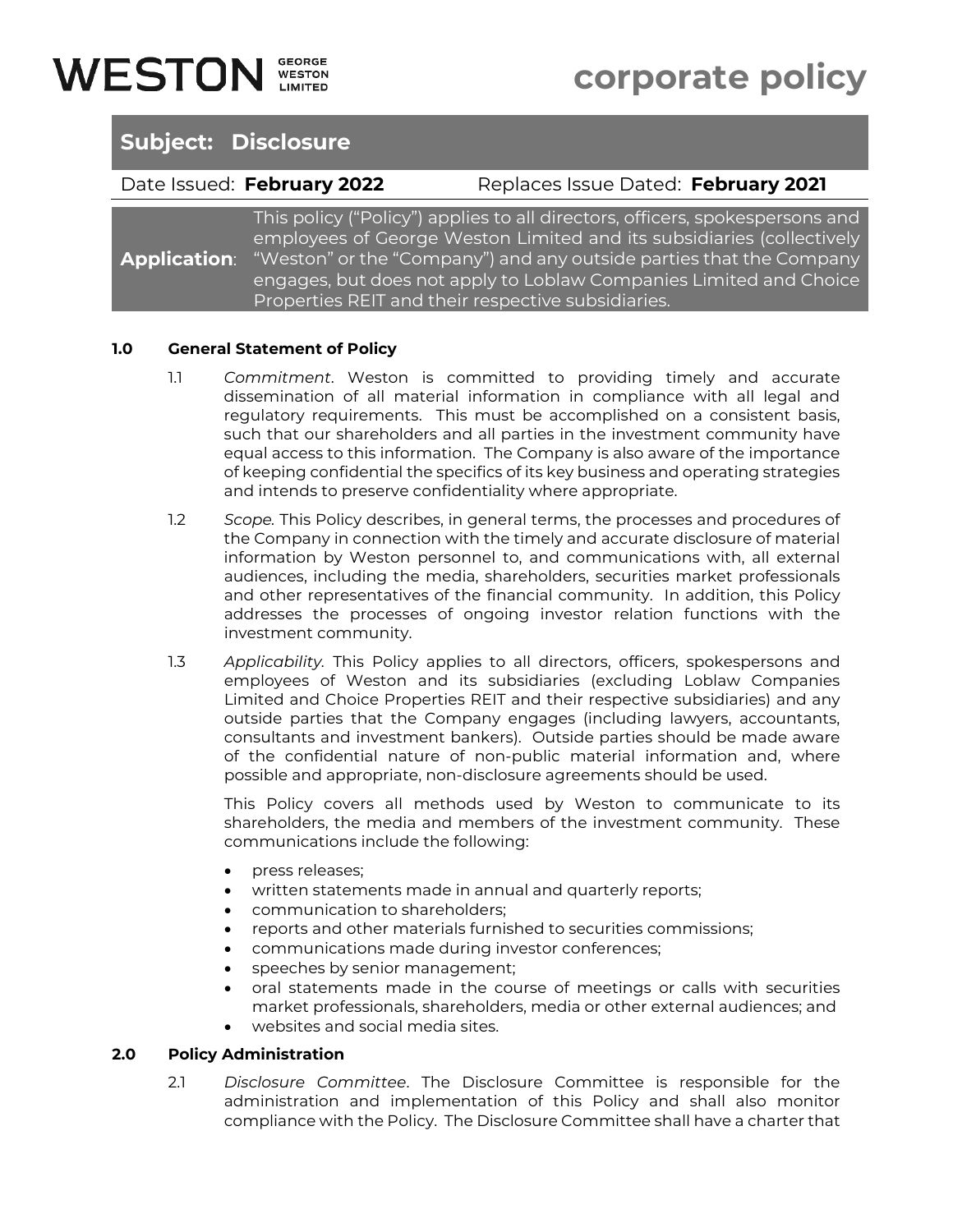sets out its membership, role and responsibilities. The primary role of the Disclosure Committee shall be to ensure that all public disclosure made by the Company in whatever form is complete, accurate and timely and that the appropriate disclosure controls are in place and working effectively. In this role, the Disclosure Committee shall report to (i) the Chairman and Chief Executive Officer and (ii) the President and Chief Financial Officer in connection with their respective certifications filed with the Company's interim and annual filings. The Disclosure Committee shall also report to the Audit Committee quarterly with respect to the matters considered by the Disclosure Committee and in connection with the Company's system of disclosure controls.

2.2 *Spokesperson.* The following individuals are the only employees of the Company who are permitted to make public statements, issue press releases, make speeches, or other communications with the public or media regarding the Company: the Chairman and Chief Executive Officer, the President and Chief Financial Officer, the Executive Vice President, Chief Legal Officer and the Group Vice President, Investor Relations (the "Spokespersons"). The Chairman and Chief Executive Officer, the President and Chief Financial Officer and the Group Vice President, Investor Relations are the only persons permitted to make public statements containing financial or forward-looking information.

No one other than the Spokespersons is authorized to respond to inquiries regarding the financial or operating affairs of Weston, or to discuss the same with anyone in the public forum. Everyone should refer all inquiries, questions and approaches for information of this type, whether from media, investors or other third parties, and whether received via written or email communication, orally in person or by phone, via internet or social media or any other means, to one of the Spokespersons specified above. No other employee shall attempt to respond to or engage in a dialogue with persons making these inquiries.

The Spokespersons may, from time to time, designate other employees to speak on behalf of the Company or to respond to specific inquiries from the investment community or the media. Such employees, with appropriate approval from a Spokesperson, may have discussions with local media to support local marketing efforts, but no discussions should include financial, forward-looking or any material, non-public information.

If there is any doubt about the appropriateness of supplying information to an outside party, an employee should contact the Executive Vice President, Chief Legal Officer or the Chair of the Disclosure Committee for guidance.

#### **3.0 Material Information and Disclosure**

3.1 *Definition*. "Material Information" shall have the meaning ascribed to it under applicable laws and regulations and, for the purposes of this Policy, includes a "Material Change" under such laws. Generally, Material Information is any information relating to the business and affairs of an issuer that could have or may reasonably be expected to have a significant effect on the market price or value of any of the issuer's securities. Information should be considered to be "material" if there is a substantial likelihood that a reasonable investor would consider the information important in making an investment decision or if the information would be viewed by a reasonable investor as having significantly altered the total mix of information available regarding the issuer.

Examples of types of information that may be considered material are set out in Appendix "A". Material information should not be disclosed to or discussed with persons outside of Weston except in compliance with this Policy. If there is any question about the materiality of certain information, immediately contact the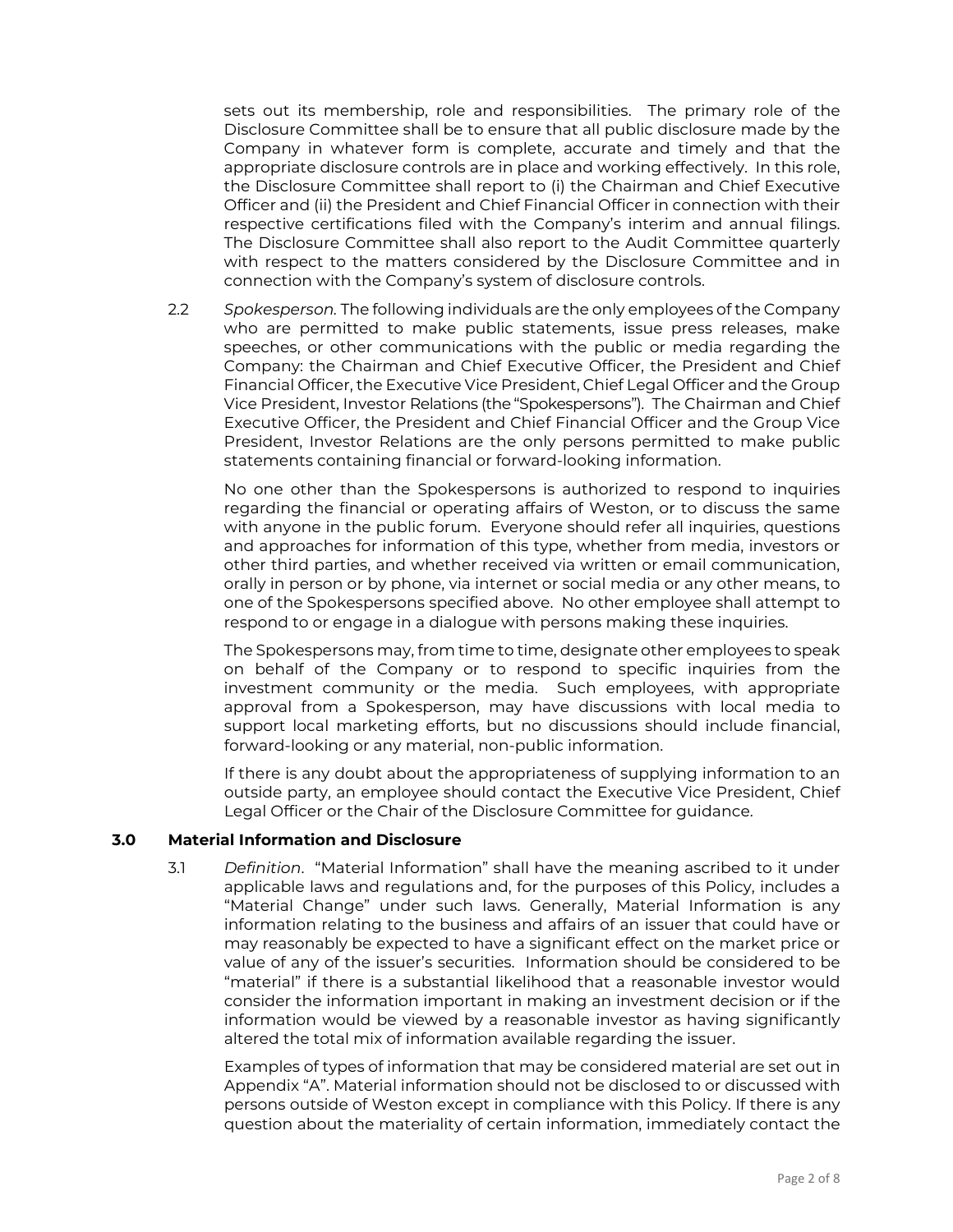Executive Vice President, Chief Legal Officer or the Vice President, General Counsel and Secretary.

3.2 *Sub-certification Process*. The Company has implemented a sub-certification process to ensure that all material information is reported to the Disclosure Committee. It is expected that all sub-certifiers will respond to all requests for information from the Disclosure Committee in a timely manner and, together with other senior employees of the Company, keep the Disclosure Committee fully apprised of all significant Company developments so that the Disclosure Committee may determine their materiality and the appropriateness of and timing for public release of the information, or whether the information should remain confidential.

#### **4.0 Disclosure Responsibilities and Procedures**

4.1 *Quarterly and Annual Releases of Financial Information*. The Disclosure Committee shall, through the sub-certification process and through its other disclosure controls and procedures, collect information regarding the Company's operations and results in the applicable period. The Disclosure Committee shall make determinations of materiality and shall review the content of quarterly and annual financial statements, management's discussion and analysis, annual information form, management proxy circular and any other document filed in connection with the Company's quarterly and annual disclosure, to ensure such documents are complete and accurate.

Prior to the release of quarterly and annual results, the Company, facilitated by the Group Vice President, Investor Relations, will impose a "quiet period" during which it will refrain from providing earnings guidance, comments with respect to quarterly or annual operations, expected results or any information on previously undisclosed matters that could be indicative of the Company's performance to analysts, investors or other persons outside of the Company. The Company's quiet period will be for four weeks prior to the scheduled earnings release date and will end with the release of the results. The Company may, during a quiet period, respond to enquiries concerning factual matters about already-disclosed information and disclose material information arising during a quiet period which it is legally obligated to disclose. The enforcement of a "quiet period" ensures that selective disclosure is not made which could result in an advantage to certain marketplace participants over others.

The Company will generally conduct interactive conference calls open to financial analysts on a quarterly basis, after the quarterly report or news release has been issued (see Section 7, Analyst Conference Calls). Any interested party or investor may listen to the call. A playback of the quarterly conference call will be made available on the Company's website.

4.2 *Press Releases Containing Material Information.* If, outside of the quarterly and annual reporting cycles, information comes to light which may be material and it is not practical to convene the Disclosure Committee for the consideration of such information, any group of three or more members of the Disclosure Committee may review such information and shall, together with the appropriate senior officers of the Company, make determinations regarding its disclosure. At the discretion of these individuals, the Board of Directors may be convened to review and approve the disclosure.

If information is determined to be material, the Company will (subject to the applicability of confidential disclosure as set out below) immediately initiate a process to ensure full, true, plain and timely disclosure of this information. In accordance with the requirements of the Toronto Stock Exchange (the "TSX")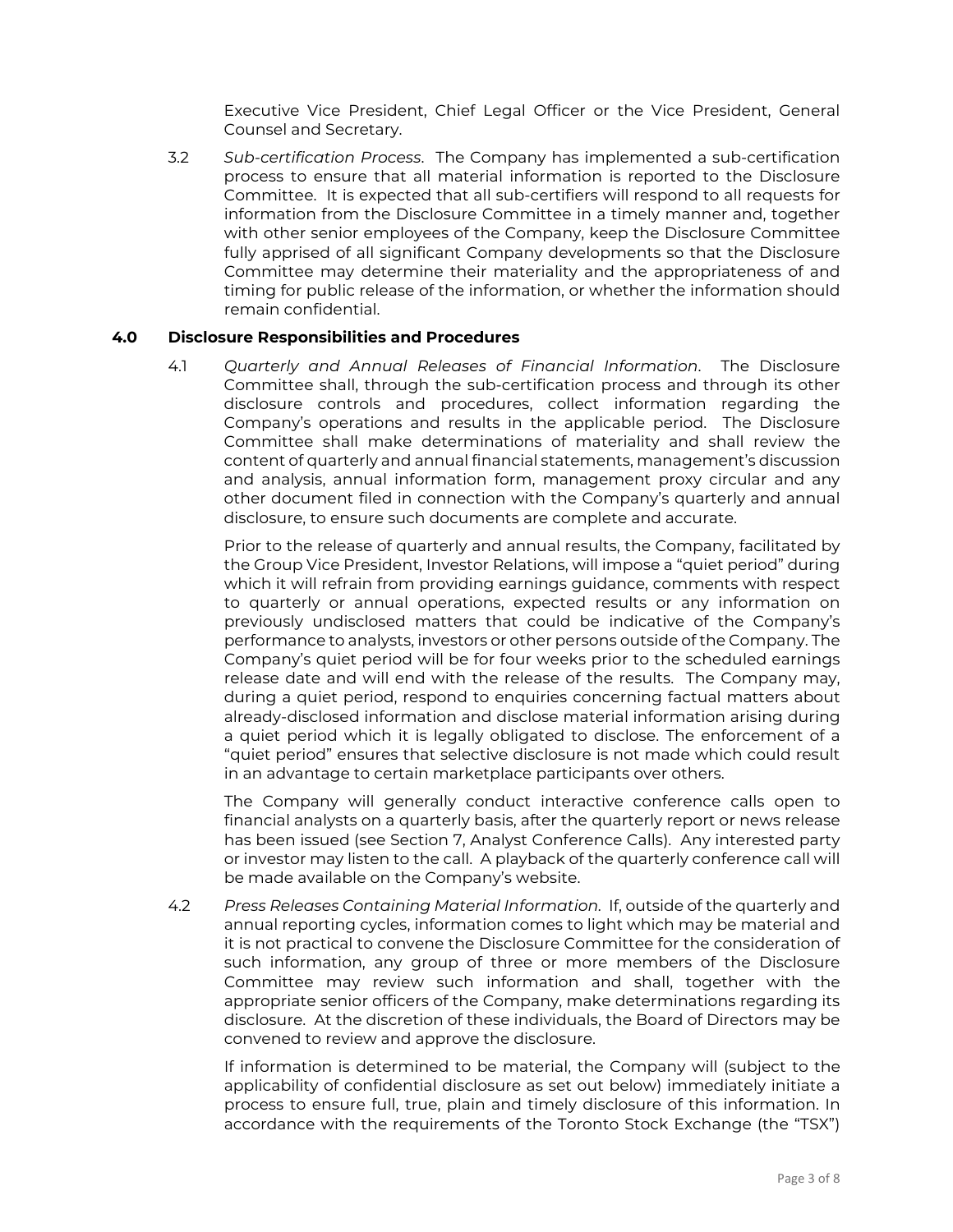(or those of any other applicable exchange), prior to the issuance of a significant press release during market hours, the TSX shall be called and a copy of the release should be sent to the TSX for their review. The information should then be released through Canada NewsWire with instructions to distribute the full text of the release to business and analyst wires and, in appropriate cases, to specific local news outlets. The release may be sent to selected analysts, investors and media after full distribution. The Executive Vice President, Chief Legal Officer or the Vice President, General Counsel and Secretary shall review all news releases where the subject matter has been determined to be material in order to ensure that the Company's disclosure is in compliance with applicable securities laws and stock exchange requirements. The press releases, as appropriate, will be filed on SEDAR by the Legal Department contemporaneously, or as soon as technically possible, with the dissemination through Canada NewsWire.

The Executive Vice President, Chief Legal Officer or other senior legal officer shall determine whether or not the information constitutes a "Material Change" within the meaning of the applicable securities laws and regulations. If necessary, a Material Change Report shall be filed in accordance with such laws and regulations.

- 4.3 *Press Releases Containing Non-Material Information*. Although the Company is not required to disclose non-material information, it may in some circumstances be necessary or desirable to do so. All such press releases containing solely non-material information shall be reviewed by the Group Vice President, Investor Relations. If a press release containing solely non-material information contains financial information or forward-looking information, either the Executive Vice President, Chief Legal Officer or the Vice President, General Counsel and Secretary shall also review the press release prior to it being issued.
- 4.4 *Declaration of Dividends.* The office of the Secretary will coordinate all releases of dividend notices of the Company. The TSX shall be notified of any dividend notice and the office of the Secretary will arrange for the release of the notice via Canada NewsWire, SEDAR and publication in a national newspaper, as applicable.

#### **5.0 Confidential Disclosure of Information**

- 5.1 *Application*. In certain circumstances, Weston may withhold information from public disclosure for legitimate business purposes. The information, if it constitutes material information, must be filed with Canadian securities regulators on a confidential basis and is reviewed by the Company every 10 days. The Company will only withhold information consistent with the circumstances outlined in Canadian securities laws and, in such cases, will take appropriate precautions to keep the information confidential.
- 5.2 *Responsibilities and Procedures*. All non-public information concerning Weston must be kept absolutely confidential, except as otherwise permitted by this Policy. Information may be provided to lenders or potential lenders to the Company in accordance with applicable law. Information may be disclosed to outside advisors such as lawyers, accountants, investment bankers, rating agencies, printers, designers and translators, all in connection with their representation of Weston, on the understanding that the subject information is confidential. These responsibilities and procedures also apply during the period of time when news releases involving material information are being developed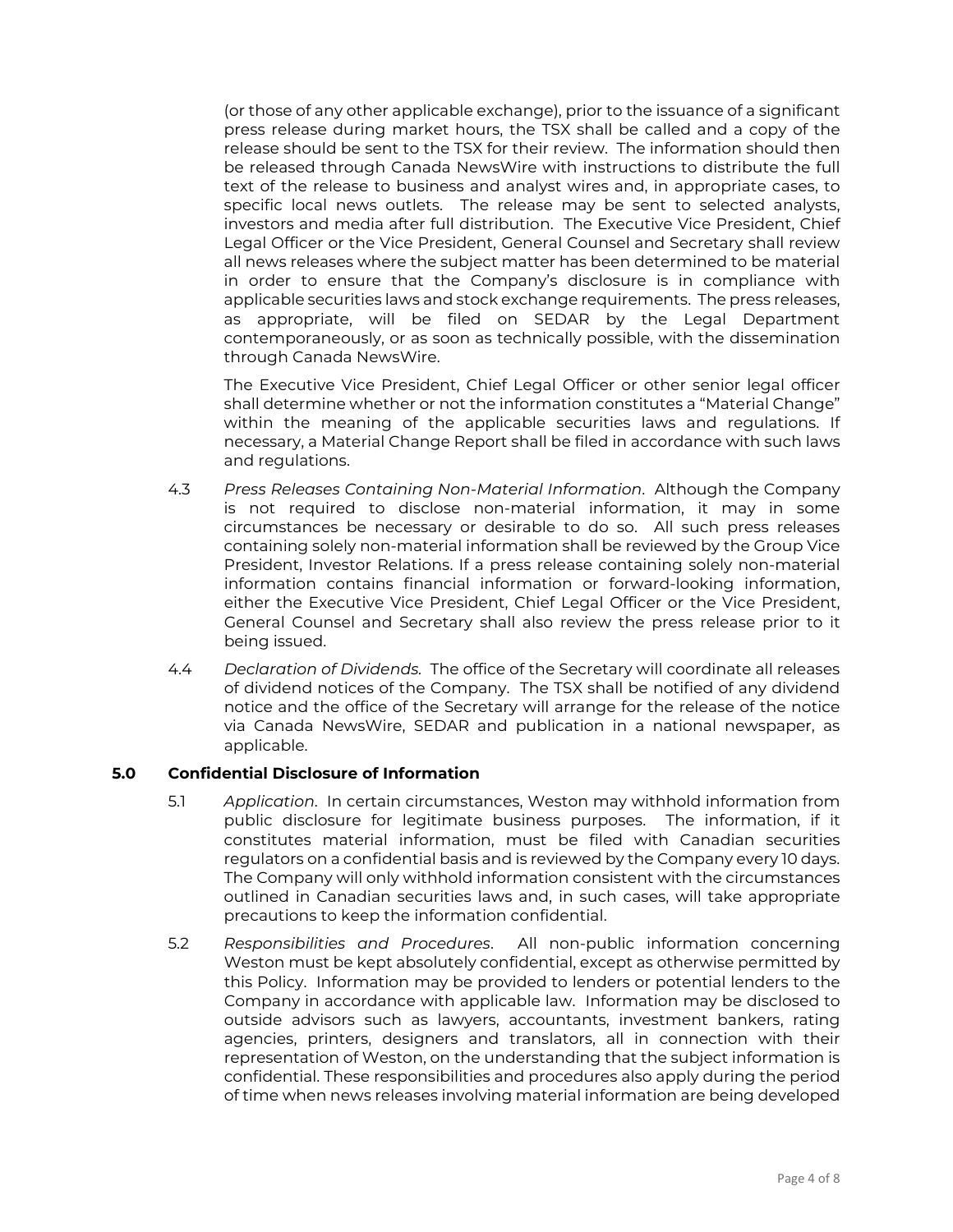until the information has been released and disseminated to the investing public.

#### **6.0 Procedures for Inadvertent Disclosures and Errors in Disclosure**

If an employee believes that material non-public information was disclosed in violation of this Policy, or if a material error has been made in any public disclosure made by the Company, such person should notify a member of the Disclosure Committee immediately. If inadvertent disclosure or an error in disclosure occurs, Weston shall take appropriate remedial action which may include notification of the appropriate regulator of the inadvertent error, the making of broad public disclosure of the information or correction of the information through a press release or a filing with the Ontario Securities Commission ("OSC").

#### **7.0 Disseminating Information**

7.1 *Application*. Weston will disseminate corporate information in an equitable manner and will not provide confidential, proprietary or material non-public information selectively to the investing public, media, analysts or others. Weston will provide non-material and publicly disclosed information in individual and group discussions and meetings where doing so facilitates better understanding of the business and affairs of the Company. The Company will not discriminate among recipients of information. The Company will provide the same information that has been provided to financial analysts or managers to individual investors when requested.

#### 7.2 *Communications with Financial Analysts and Investors*.

• Analyst Conference Calls. Conference calls should be announced sufficiently in advance by a press release and/or posting on the Company's website which should contain either (i) a dial-in number through which the general public and the media can have listen-only access to the conference call or (ii) instructions for listening to a webcast. The conference call may also be recorded for playback or transcribed or made available on Weston's website. If it is anticipated that previously undisclosed material information will be covered, such information should be included in a press release issued before the call.

A transcript of the call will be retained as part of the Company's disclosure record. The Group Vice President, Investor Relations shall review the transcript for accuracy purposes.

• Analyst and Investor Meetings. Any formal analyst meetings (e.g. Analyst Day) should be announced via a press release and/or posting on the Company's website and, if it is anticipated that any previously undisclosed material information will be included in the presentation, such information should be disclosed in a press release prior to the meeting.

The meeting should be accessible by telephone on a listen-only basis or by webcast and should be recorded for playback or transcribed or made available on Weston's website.

• Individual Meetings and Calls. Persons authorized by, and including, either of the Chairman and Chief Executive Officer and the President and Chief Financial Officer, may meet with or talk with individual analysts or investors but will not provide material information which has not already been disclosed. The focus of such discussions should be limited to broad strategic and operational matters. Each participant should keep a record of the discussions that take place during such meeting or call. No one should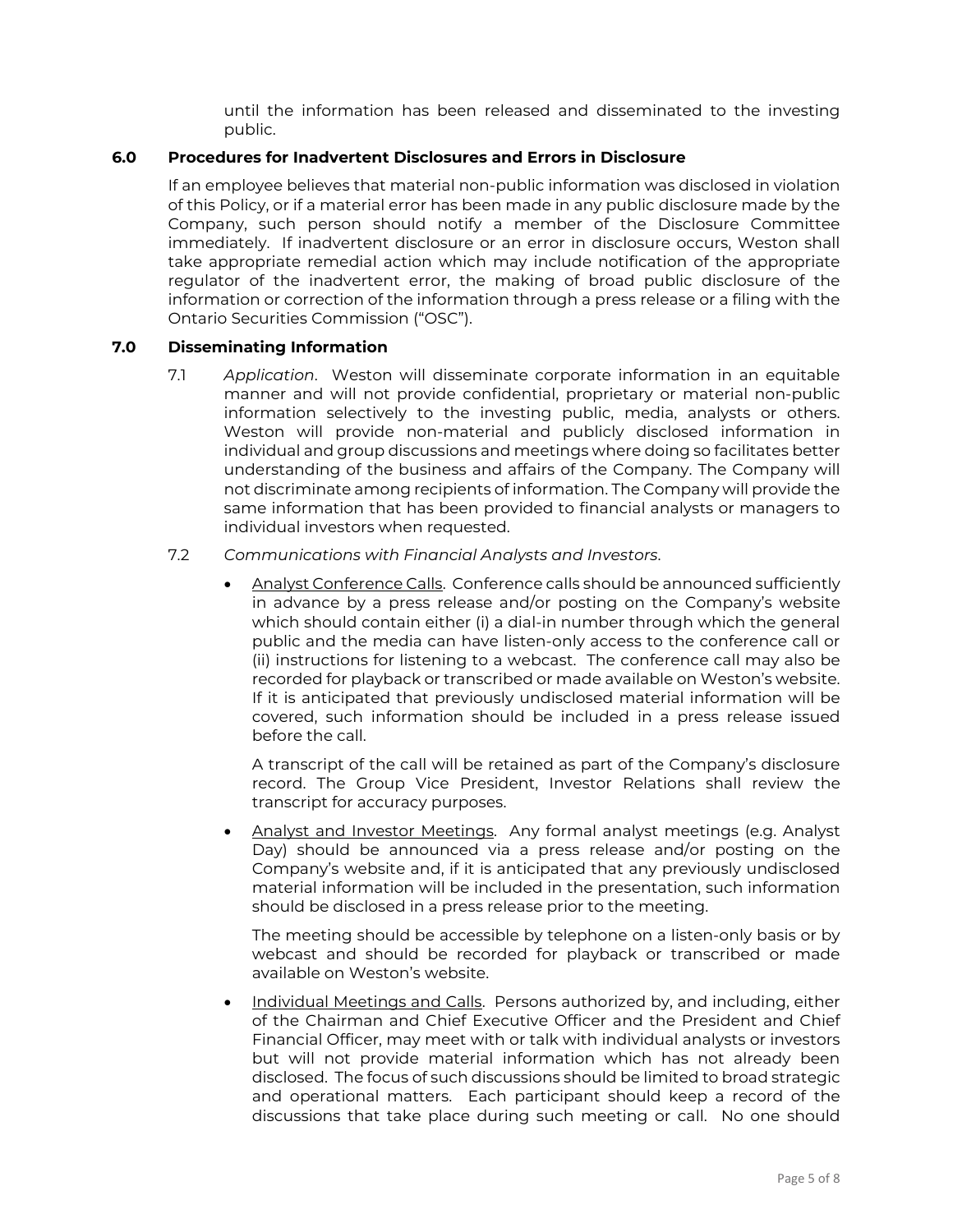confirm or comment on an analyst's earnings estimates, earnings models or any other earnings information.

- 7.3 *Analysts Reports*. Weston will not comment on reports prepared by analysts other than to correct factual errors. Any opinions, estimates or forecasts regarding the Company provided by analysts are exclusively those of the analyst and do not represent the views of the Company.
- 7.4 *Rating Agencies.* All discussions and communications with ratings agencies will be on a confidential basis. Any opinions, estimates or forecasts regarding the Company provided by rating agencies are exclusively those of the rating agency and do not represent the views of the Company.
- 7.5 *Website Disclosures*. The Disclosure Committee shall review and approve any material information to be posted on Weston's or any of its subsidiaries' websites, including the investor relations portion of Weston's website. Documents of interest to investors that are available in paper copy may be made available on the website. News releases will be posted on the website after they are released to the Canada NewsWire. Other appropriate documents and presentations may also be placed on the website. Current material must be separated from archival press releases and OSC filings. Archival press releases and OSC filings should be accompanied by a notice stating: "*The information presented below is provided only for historical purposes. Investors should not rely on this information in making investment decisions.*"

#### **8.0 Responding to Market Rumours**

It is the Company's practice not to comment on market rumours or speculation, particularly where it is clear that the Company is not the source of the market rumour. Should any stock exchange or securities regulator request that the Company make a definitive statement in response to a market rumour that is causing significant volatility in the stock, the Disclosure Committee will consider the matter and make a recommendation to the Chairman and Chief Executive Officer as to the nature and content of any Company response.

#### **9.0 Forward-Looking Information**

- 9.1 *General Comments*. Weston may, from time to time, make available forwardlooking information ("FLI") regarding the Company, such as statements about future or anticipated growth, operating results and performance of the Company and business prospects and opportunities. A statement will generally be considered forward-looking when it involves a statement about the future based on what is known today. Forward-looking statements may include words such as *expect, anticipate, believe, foresee, could, estimate, goal, intend, plan, seek, strive, will, may, achieve, grow* and *should* and similar expressions.
- 9.2 *Disclaimers and Cautionary Statements*. Whenever FLI is used in a written document, reasonable cautionary language must be included prominently in the document which (i) identifies the FLI and identifies material factors that could cause actual results to differ materially from a conclusion, forecast or projection in the FLI and (ii) states the material factors or assumptions that were applied in drawing a conclusion or making the forecast or projection set out in the FLI.

Whenever FLI is used in a public oral statement, a statement shall also be made that (i) the oral statement contains FLI, (ii) actual results could differ materially from a conclusion, forecast or projection in the FLI, (iii) certain material factors or assumptions were applied in drawing a conclusion or making a forecast or projection set out in the forward-looking information, and (iv) that additional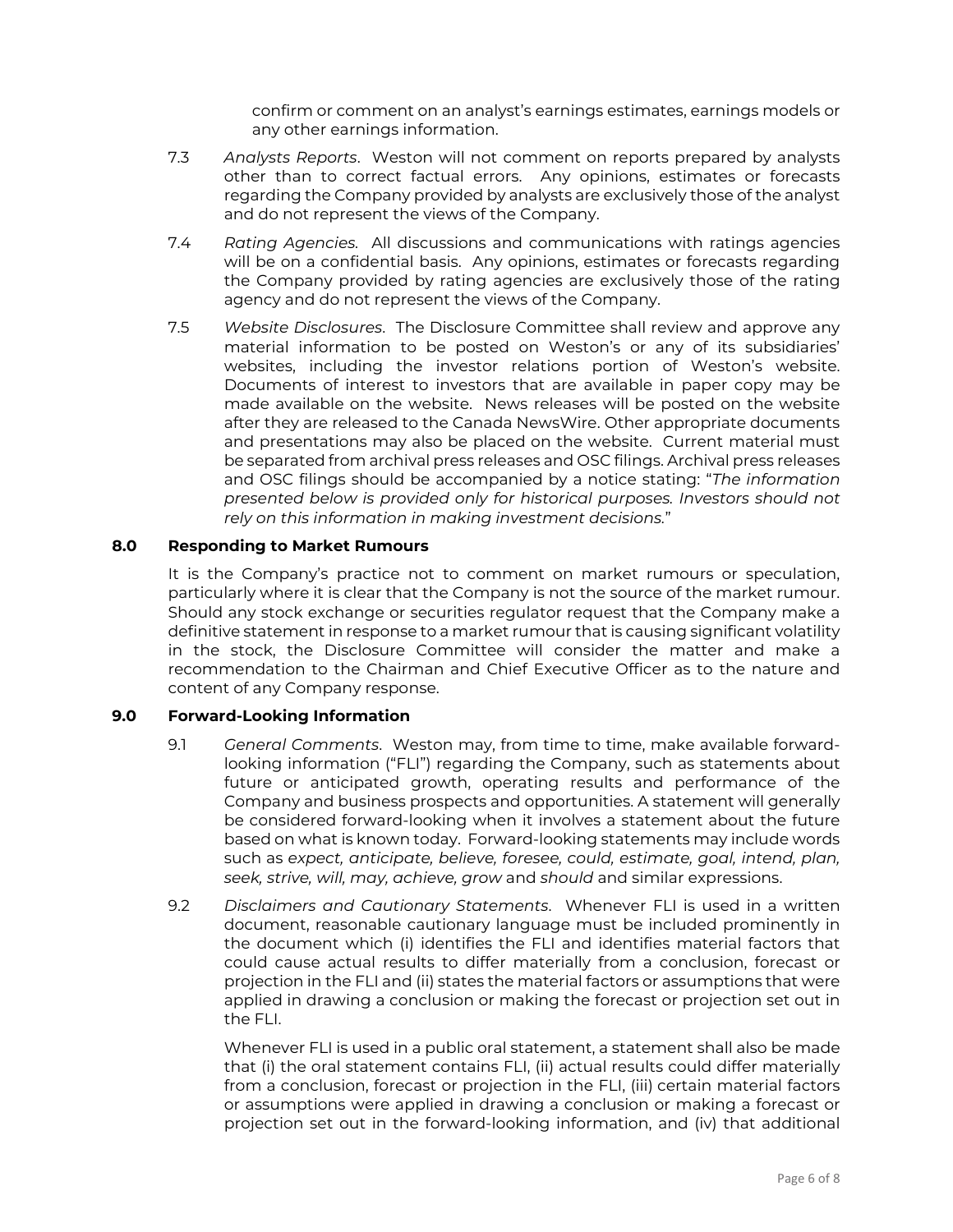information about the material factors that could cause actual results to differ materially from the conclusion, forecast or projection in the FLI and about the material factors or assumptions that were applied in drawing a conclusion or making a forecast or projection as reflected in the FLI, are contained in a readilyavailable document or in a portion of such a document and the document or that portion of the document shall be identified.

9.3 *Reasonable Basis.* When FLI is used in either a written document or a public oral statement, there must be a reasonable basis for drawing the conclusion or making the forecast or projection set out in the FLI. When interpreting "reasonable basis", relevant factors include the reasonableness of the assumptions applied in drawing the conclusion or making the forecast or projection; and the inquiries made and the process followed in preparing and reviewing the FLI.

#### **10.0 Interpretation**

Any questions concerning this Policy should be directed to the Chair of the Disclosure Committee. Responsibility for the interpretation of this Policy rests jointly with the Chair of the Disclosure Committee and the President and Chief Financial Officer.

### **11.0 Review**

This Policy shall be reviewed annually by the Audit Committee.